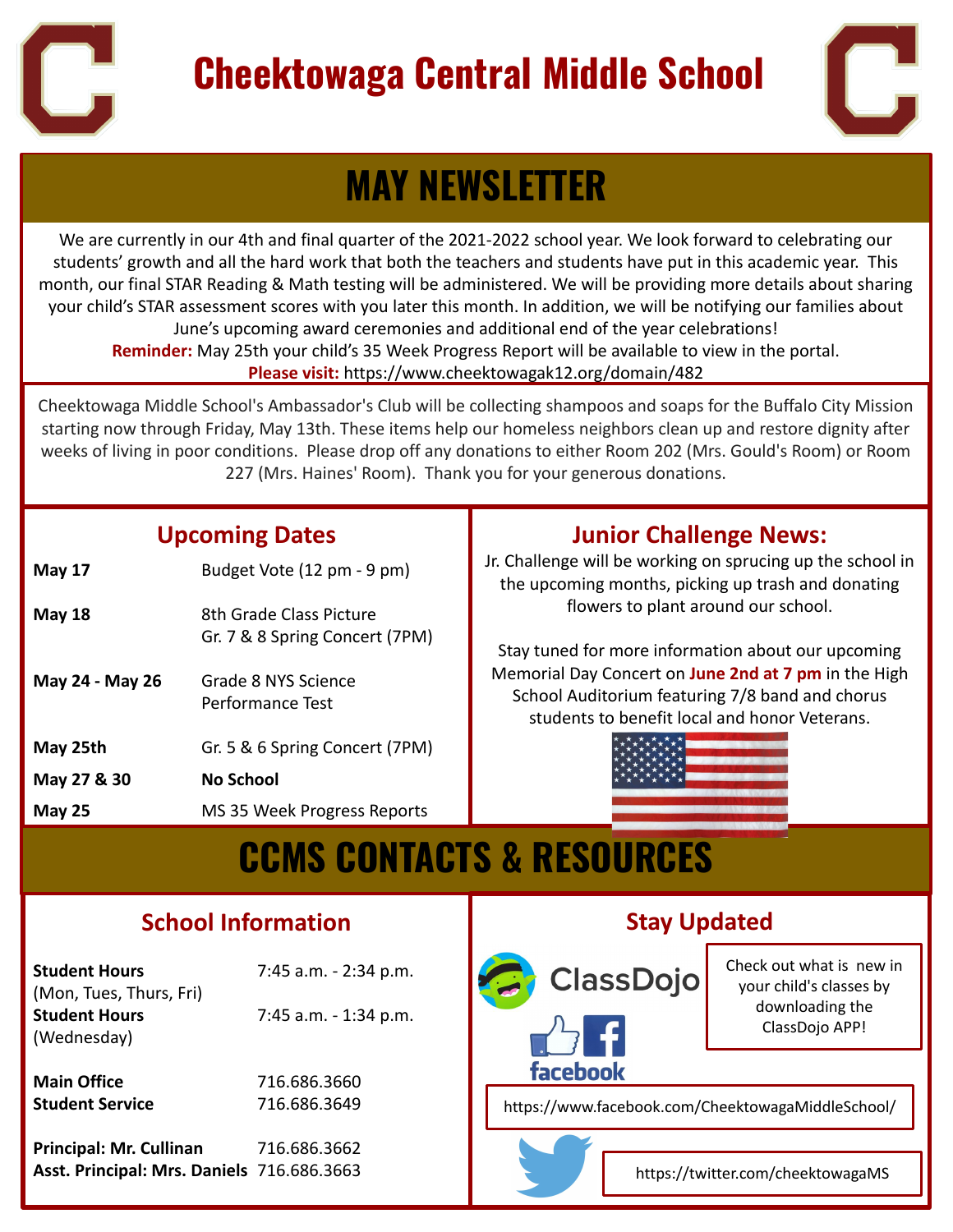# CCMS HIGHLIGHTS

#### **Supportive Staff Shout-Outs: WAY 2 GO WARRIORS**



Mrs. Sass is the long term substitute in Mrs. MacVittie's 5th grade Reading class. She is also the President of the CCMS PTA and has two children in the district. Mrs. Sass has over 15 years teaching experience especially in the areas of Special Education and ELA. She enjoys any activities in the sunshine, shopping at Target, and being a part of the Cheektowaga Central community!



Ms. Welsh rejoined the CCMS family in January and is currently the long term substitute in our 5th/6th grade Reading class. She enjoys running, hiking, and playing with her dog, as well as working with the students here at CCMS!

Warriors are nominated monthly for following the 5 B's in school and on the bus. We are so proud of the following Warriors and their proactive and positive behavior!

### **Grade 5**

Devin Ruffin Nermean Al Obaidi Zaineh Darwish Salma Ali Nikolas Alexander Amali Ballard Megan Szalczewski Lola Wilson Malik Ali Isaiah Coleman Zamiah Lipscomb-Herring Nissi Tshabu Kaylee Ha Carter Ballard Aileen Davis Sophia Wojcicki Alex Berthold Camden Sanders Kendal Bauer Kamilla Flores Raelynn Soda Shahriar Shadh Isaiah Coleman Joshua Tabb Nikolina Novkovic Leeland Rudy Charlie Sass Asma Ahadi Ella Gawron

### **Grade 7**

Alexis Fallacaro Michael Lai Averie Schuder Adrian Murphy Abigale Smielecki Brooke Szpylman Montae Singletary Cole Zimbardi Shareyona Garey Coco Sanders

#### **Grade 6**

Brooke Milka Jon Renna Ruben Rivera Timothy Blakeslee Arabella Gonzalez Iqra Uddin Naufa Ahamed Tanha Mustarin Emani Bailey Elijah Simons Desmond Davis Kai Barr Anthony Huff Dylan Walterich Sophia Vong Adnan Ahmed Cadynce Kayes Dylan Walterich

#### **Grade 8**

Mekhi Cameron Robert Vance Jayda Jernigan Delaney Simmons Alexandra **Hargesheimer** Kadarie Ricks Shaytara Roldan Otero Esmam Razzak Trumale Walker

#### **The Warrior Way** *Behavior Expectations for Success* **1. Be on Time & ready 2. Be Respectful**

- **3. Be Responsible**
- **4. Be Safe**
- **5. Be Kind**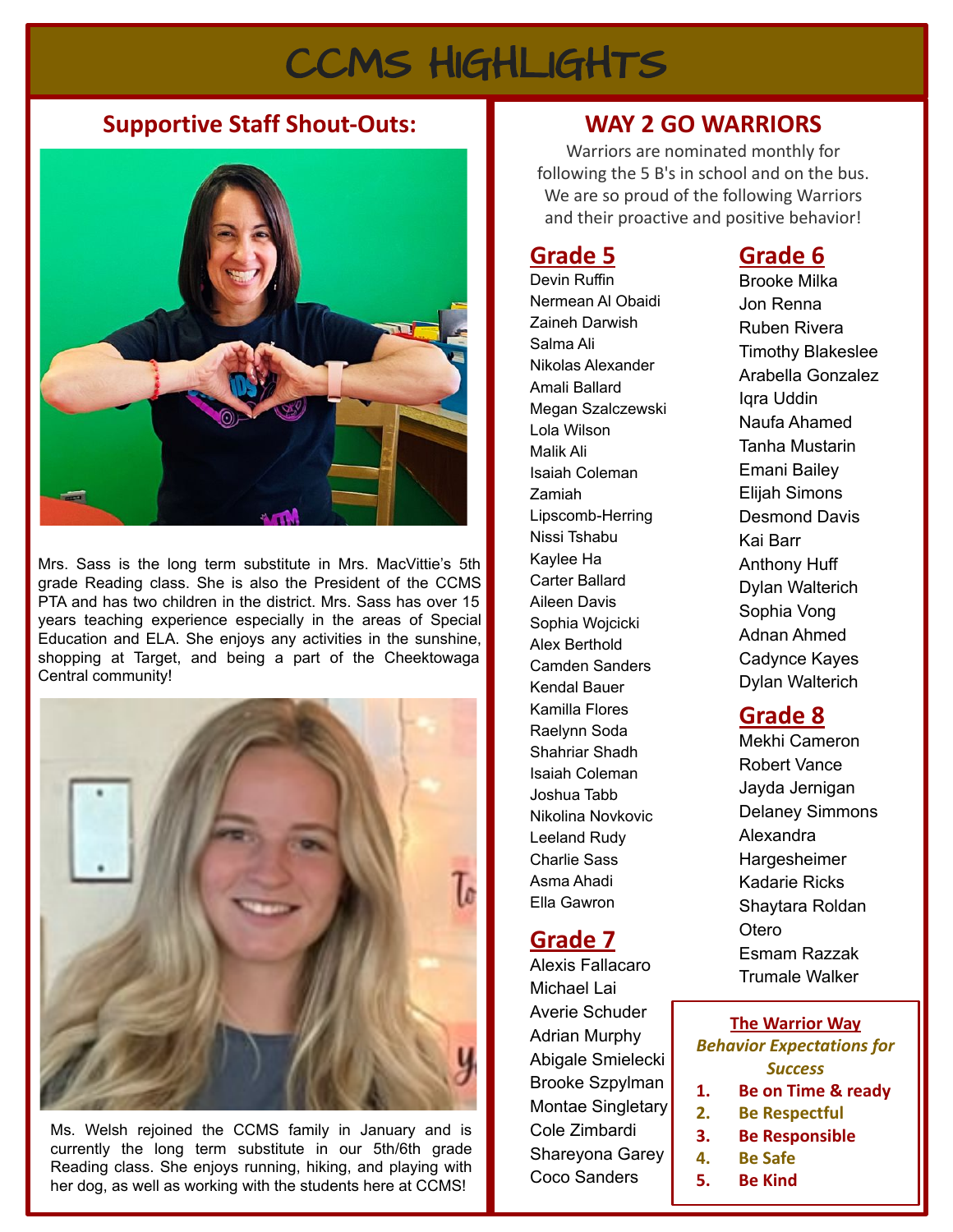# CCMS NEWS

#### **Meet Our New School Counselor**



#### **Ms. Beth Garigen**

I am the school counselor for both **5th and 7th grade.** I have been working with middle school students for 13 years in both rural and urban settings. I am here to help students and parents with any needs they may have to be successful, including friends, family, school, career, and self. I help advocate for students and encourage them to advocate for themselves using assertive communication and empathetic listening. I am excited to be a Warrior!!

#### **Attendance - Early Release and Late Arrivals**

- $\star$  Call (716) 686-3672 if your child will be absent.
- ★ You must also provide a written excuse to the attendance office immediately upon their return to school. Please indicate your child's homeroom teacher and a phone number where you may be reached.
- ★ If a student is brought to school after 8:00 a.m. or if you are returning a student to school during the school day, they must be signed in by the parent/guardian.
- ★ If a student leaves the building during school hours, the student must be signed out by a parent/guardian.
- $\star$  At the end of the day students are on their own to exit the building. It is the students' responsibility to go to the bus or to the after school activity/sport that they may be a member of. Students do not have to be signed out when being picked up at the end of the day.

### **Hip Hip Hooray, It's May!**

The PTA would like to wish all staff a Happy Teacher Appreciation Week!

In honor of Teacher Appreciation Week, the CCMS PTA would like to invite families to express their gratitude to a special teacher, coach, or staff member. Check out the link…

#### **<https://forms.gle/U7hrMcaSuab6kyuK6>**

Messages will be delivered for you. Thank you for supporting our educators!

CCMS PTA is accepting nominations for 2022-2023 PTA officers! For more information, see the attached page.

We are currently planning and encouraging suggestions for End of The Year Activities!

#### **Our last meeting of the year will be May 19th at 6:30pm.**

CCMS PTA encourages and welcomes your ideas and always appreciates volunteers. For any questions, contact PTA President Staci Sass: **[stacisass5@gmail.com](mailto:stacisass5@gmail.com).** 

Check us out on Facebook: Cheektowaga Middle School PTA

Please consider becoming part of a great association in a great middle school by visiting the link, shown below. **<https://ccmswarriors.memberhub.com/store>**

### *Better Together!*



NVS PTA Members Leading the Way